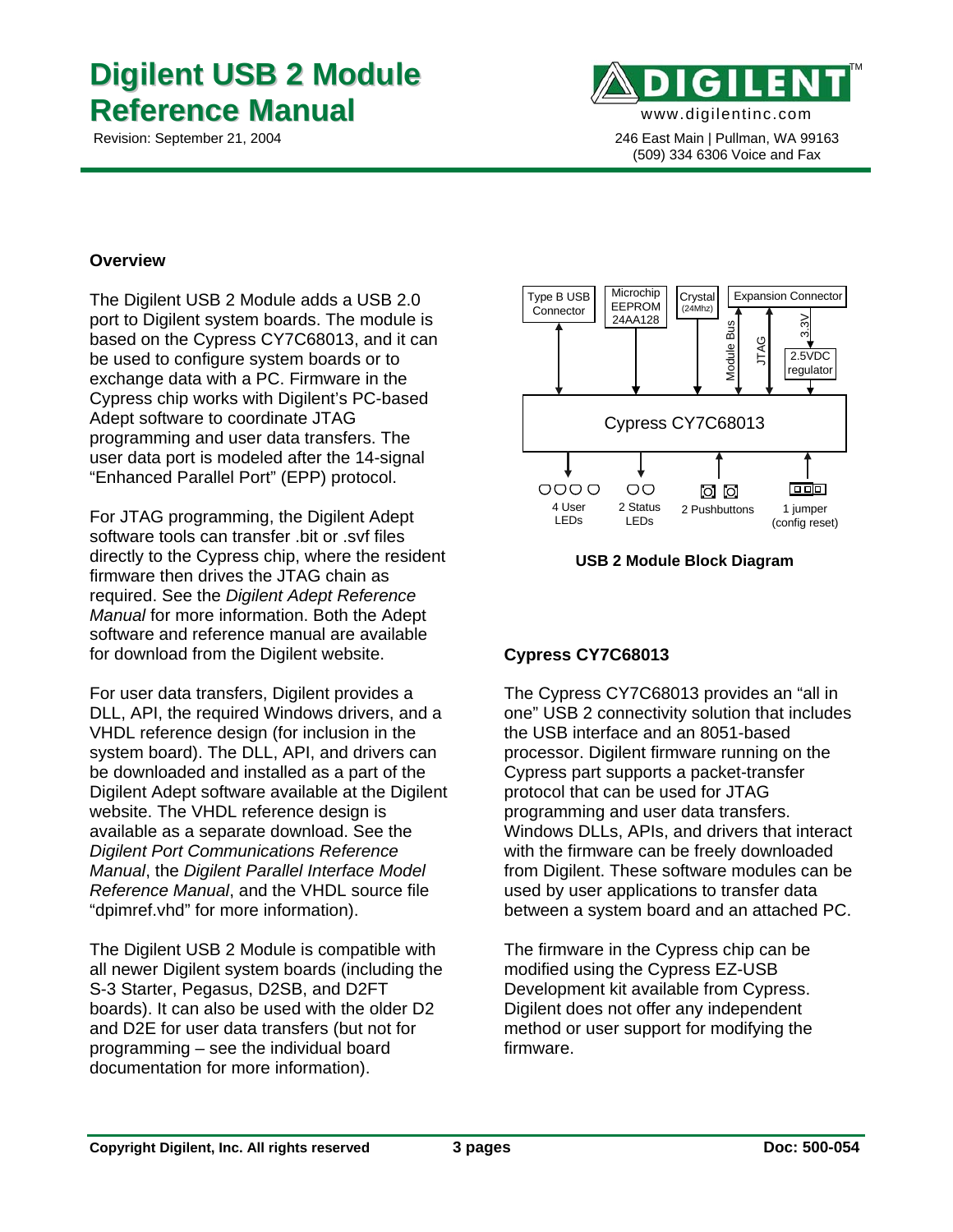

#### **Module Communications**

The Digilent Adept Windows software has been created to manage communications with USB modules. The Adept software can identify a particular USB module using either a serial number or an ID string. A unique serial number and the default ID string "DModUsb" are programmed into the USB module during manufacturing (the serial number is also printed on a label affixed to the module). Digilent provides a "USB Administrator" tool as part of the Adept software that can be used to modify the 16-character ID string (see the *Digilent Adept Reference Manual* for more information).

USB modules can only be used for JTAG programming or user data transfers after they have been identified within the Adept software. Modules are identified by adding their serial number or ID string to a "Device Table" accessed through the "Communications Module" dialog box in Adept Suite (see the *Digilent Adept Reference Manual* for more information).

USB modules should generally be connected to the A1, B1, or C1 expansion connector of system boards for proper operation. They can be connected at other expansion connectors, but JTAG programming will not be available. In operation, it is recommended that the system board be turned off prior to connecting the module.

## **Application Software**

Digilent provides a Software Development Kit that contains the necessary DLLs, APIs, and Windows drivers to allow users to create their own USB2 transport applications. In the Adept software suite, Digilent also provides two application programs called Export (for JTAG programming) and Transport (for user data transfers). See the *Digilent Software Development Kit Reference Manual* and *Digilent Adept Reference Manual* for more information on these applications.

## **User I/O**

The USB 2 Module contains several I/O devices, including six status LEDs, 2 debounced pushbuttons and one 2-pin jumper.

## Pushbuttons and Jumper

The USB2 Module has 2 pushbuttons and one 2-pin jumper that are not used by the Digilent Firmware loaded on the Cypress Chip. The user may configure the buttons and jumper as inputs with the Cypress EZ-USB Development Kit.

## Status LEDs

- LED1: Indicates that the Digilent Firmware is loaded and ready.
- LED2: Indicates data activity on the USB2 Module.
- LED3-6: Not currently used. Can be configured as user outputs with the Cypress EZ-USB Development Kit.

## **Other Useful Information**

The following items are all available for free download from the Digilent website.

## **Documents**

- Digilent Adept Reference Manual
- Digilent Port Communications Reference Manual
- Digilent Parallel Interface Model Reference Manual
- Digilent JTAG Scan Reference Manual

## **Software**

- Digilent Adept Suite
- Digilent Adept Software Developers Kit

## Reference Designs

• VHDL source file "dpimref.vhd"